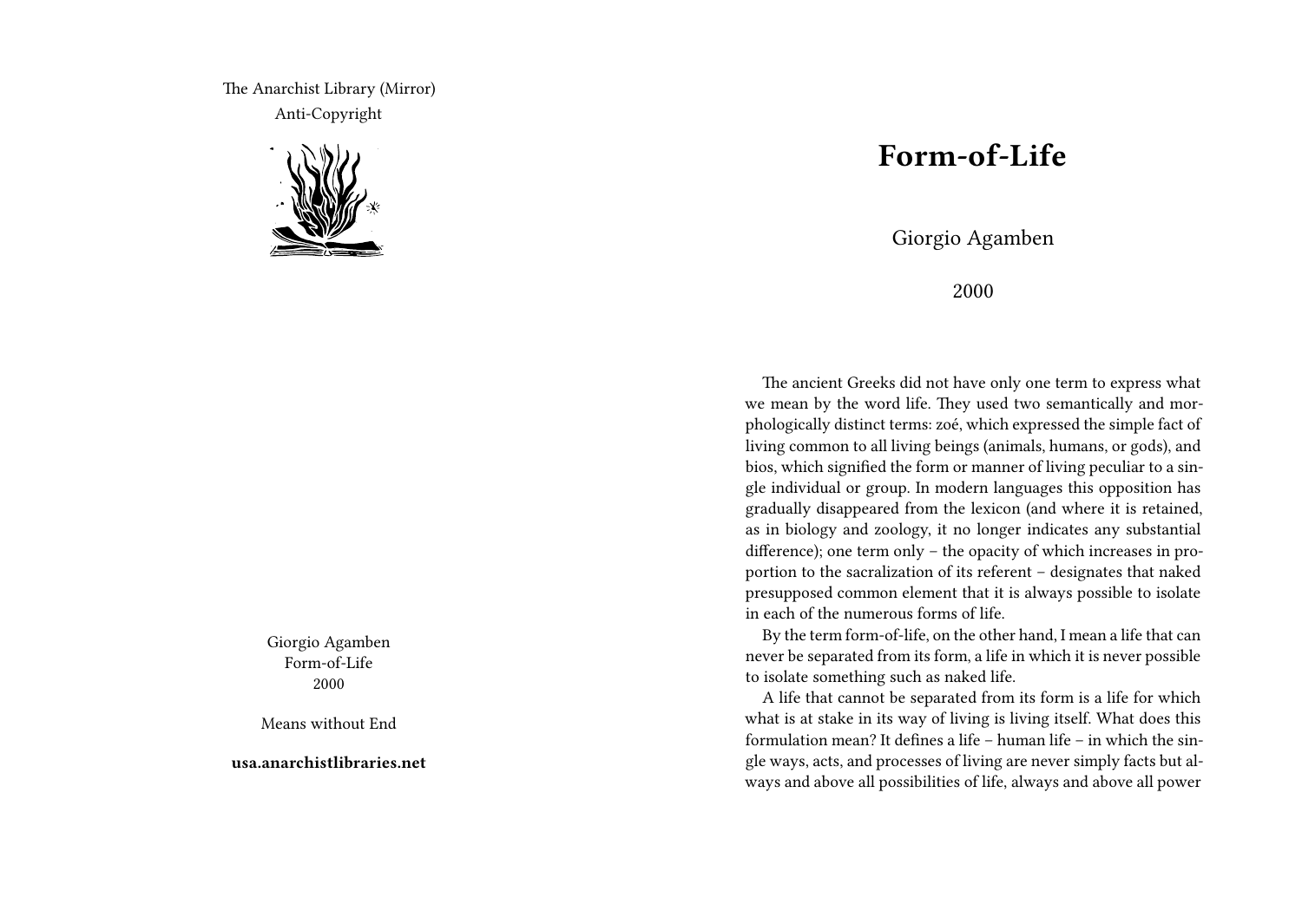(potenza). Each behavior and each form of human living is never prescribed by a specific biological vocation, nor is it assigned by whatever necessity; instead, no matter how customary, repeated, and socially compulsory, it always retains the character of a possibility; that is, it always puts at stake living itself. That is why human beings – as beings of power who can do or not do, succeed or fail, lose themselves or find themselves – are the only beings for whom happiness is always at stake in their living, the only beings whose lives are irremediably and painfully assigned to happiness. But this immediately constitutes the form-of-life as political life. "Civitatem… communitatem esse institutam propter vivere et bene vivere hominum in ea [The State is a community instituted for the sake of the living and the well living of men in it]."

Political power (potere) as we know it, on the other hand, always founds itself – in the last instance – on the separation of a sphere of naked life from the context of the forms of life. In Roman law, vita (life) is not a juridical concept, but rather indicates the simple fact of living or a particular way of life. There is only one case in which the term life acquires a juridical meaning that transforms it into a veritable terminus technicus, and that is in the expression vitae necisque potestas, which designates the pater's power of life and death over the male son. J. Thomas has shown that, in this formula, que does not have disjunctive function and vita is nothing but a corollary of nex, the power to kill.

Life, thus, originally appears in law only as the counterpart of a power that threatens death. But what is valid for the pater's right of life and death is even more valid for sovereign power (imperium), of which the former constitutes the originary cell. Thus, in the Hobbesian foundation of sovereignty, life in the state of nature is defined only by its being unconditionally exposed to a death threat (the limitless right of everybody over everything) and political life – that is, the life that unfolds under the protection of the Leviathan – is nothing but this very same life always exposed to a threat that now rests exclusively in the hands of the sovereign. The puissance

2

entire capacity for intellectual growth, first, in theoretical matters, and, secondarily, as an extension of theory, in practice."

The diffuse intellectuality I am talking about and the Marxian notion of a "general intellect" acquire their meaning only within the perspective of this experience. They name the multitude that inheres to the power of thought as such. Intellectuality and thought are not a form of life among others in which life and social production articulate themselves, but they are rather the unitary power that constitutes the multiple forms of life as form-of-life. In the face of State sovereignty, which can affirm itself only by separating in every context naked life from its form, they are the power that incessantly reunites life to its form or prevents it from being dissociated from its form. The act of distinguishing between the mere, massive inscription of social knowledge into the productive processes (an inscription that characterizes the contemporary phase of capitalism, the society of the spectacle) and intellectuality as antagonistic power and form-of-life – such an act passes through the experience of this cohesion and this inseparability. Thought is formof-life, life that cannot be segregated from its form; and anywhere the intimacy of this inseparable life appears, in the materiality of corporeal processes and habitual ways of life no less than in theory, there and only there is there thought. And it is this thought, this form-of-life, that, abandoning naked life to "Man" and to the "Citizen" who clothe it temporarily and represent it with their "rights," must become the guiding concept and the unitary center of the coming politics.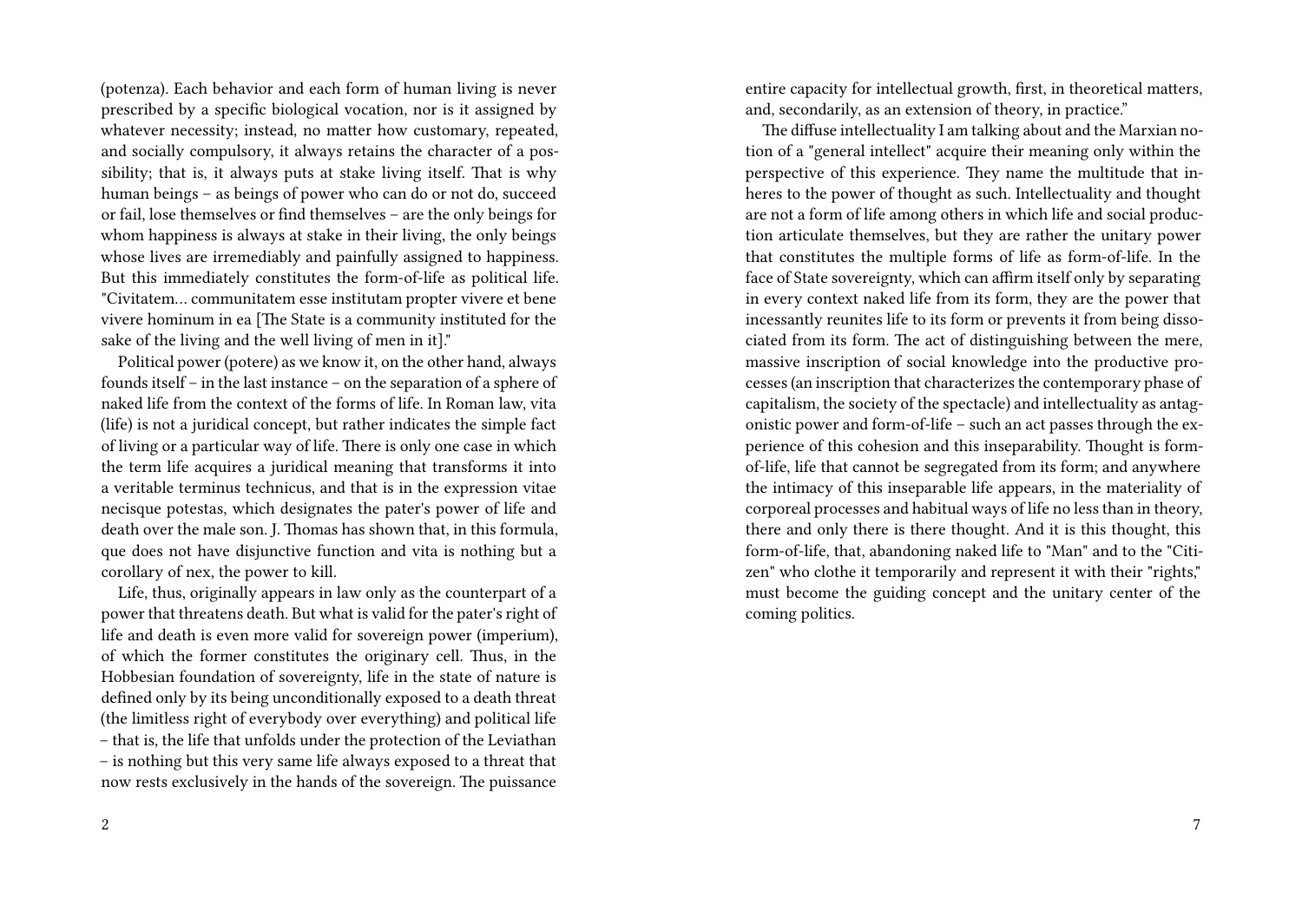The experience of thought that is here in question is always the experience of a common power. Community and power identify one with the other completely, without residue, because the inherence of a communitarian principle to any power is a function of the necessarily potential character of any community. Among beings who would always already be enacted, who would always already be this or that thing, this or that identity, and who would have entirely exhausted their power in these things and identities – among such beings there could not be any community but only coincidences and factual partitions. We can communicate with others only through what in us – as much as in others – has remained potential, and any communication (as Benjamin perceives for language) is first of all communication not of something in common but of communicability itself. After all, if there existed one and only one being, it would be absolutely impotent. (That is why theologians affirm that God created the world ex nihilo, in other words, absolutely without power.) Where I have power, we are always already many (just like when, if there is a language, that is, a power of speech, there cannot be then one and only one being who speaks it).

That is why modern political philosophy does not begin with classical thought, which had made of contemplation, of the bios theoreticos, a separate and solitary activity ("exile of the alone to the alone"), but rather only with Averroism, that is, with the thought of the one and only possible intellect common to all human beings, and, crucially, with Dante's affirmation – in De Monarchia – of the inherence of a multitude to the very power of thought: "It is clear that man's basic capacity is to have a potentiality or power for being intellectual. And since this power cannot be completely actualized in a single man or in any of the particular communities of men above mentioned, there must be a multitude in mankind through whom this whole power can be actualized… the proper work of mankind taken as a whole is to exercise continually its

absolue et perpetuelle, which defines State power, is not founded – in the last instance – on a political will but rather on naked life, which is kept safe and protected only to the degree to which it submits itself to the sovereign's (or the law's) right of life and death. (This is precisely the originary meaning of the adjective sacer [sacred] when used to refer to human life.) The state of exception, which is what the sovereign each and every time decides, takes place precisely when naked life – which normally appears rejoined to the multifarious forms of social life – is explicitly put into question and revoked as the ultimate foundation of political power. The ultimate subject that needs to be at once turned into the exception and included in the city is always naked life.

"The tradition of the oppressed teaches us that the 'state of emergency' in which we live is not the exception but the rule. We must attain to a conception of history that is in keeping with this insight." Walter Benjamin's diagnosis, which by now is more than fifty years old, has lost none of its relevance. And that is so not really or not only because power (potere) no longer has today any form of legitimation other than emergency, and because power everywhere and continuously refers and appeals to emergency as well as laboring secretly to produce it. (How could we not think that a system that can no longer function at all but on the basis of emergency would not also be interested in preserving such an emergency at any price?) This is the case also and above all because naked life, which was the hidden foundation of sovereignty, has become, in the meanwhile, the dominant form of life everywhere. Life – in its state of exception that has now become the norm – is the naked life that in every context separates the forms of life from their cohering into a form-of-life. The Marxian division between man and citizen is thus superseded by the division between naked life (ultimate and opaque bearer of sovereignty) and the multifarious forms of life abstractly recodified as social-juridical identities (the voter, the worker, the journalist, the student, but also the HIV-positive, the transvestite, the porno star, the elderly, the parent, the woman)